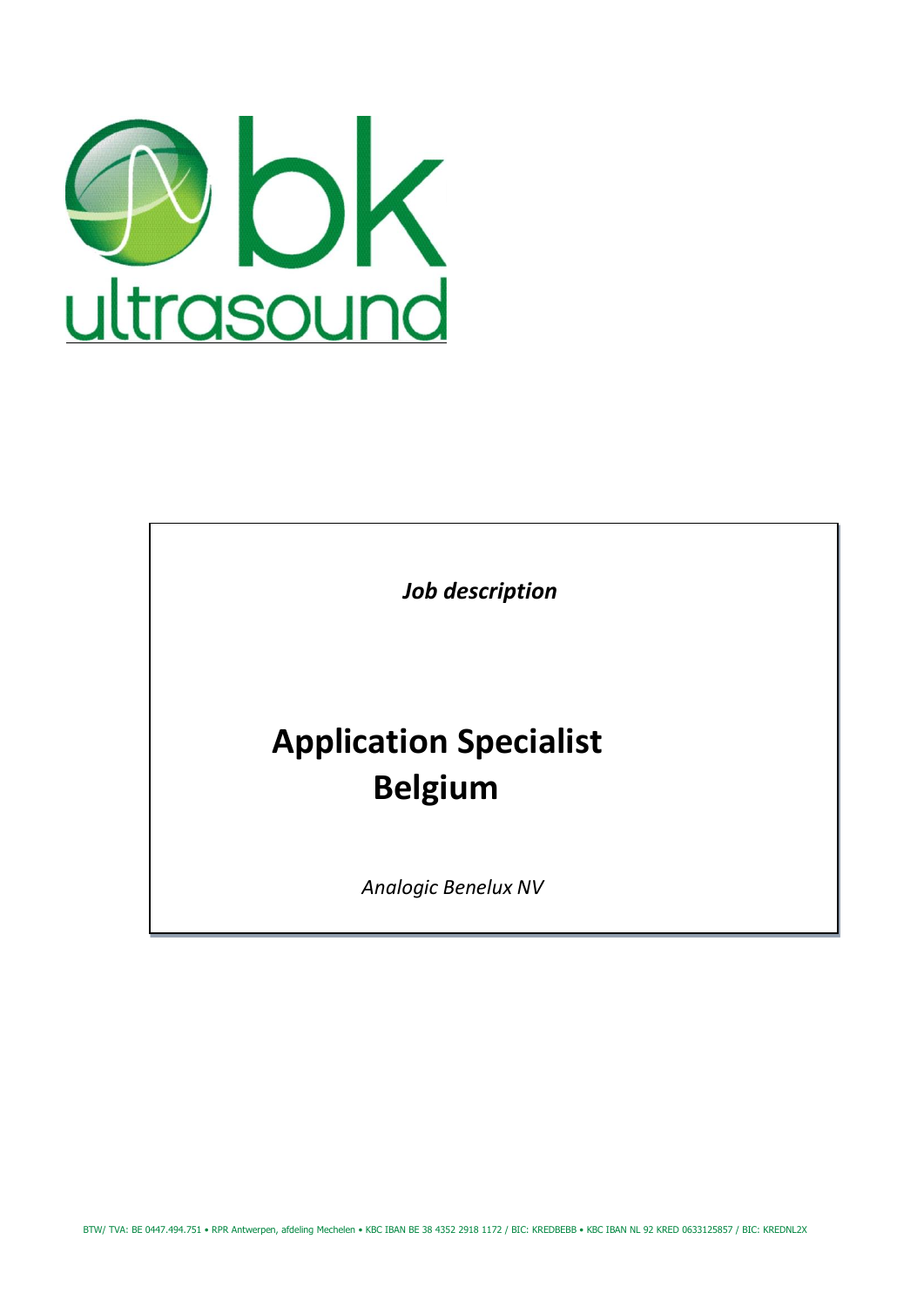# **Information about the organization**

# *The organization and her activities:*

For more than 30 years, BK Medical ultrasound solutions, part of Analogic, have been used to improve the practice of medicine in procedure-driven markets such as urology, surgery and anesthesia. Their award-winning Flex Focus family of systems and unique transducer designs offer unsurpassed imaging capabilities that enable real-time image guidance in an easy-to-use, portable platform.

In 1993, Analogic acquired BK Medical. Today, under the BK Medical brand, they develop and manufacture ultrasound systems and associated transducers for urology, surgery, and anesthesia. BK Medical is located in Copenhagen, Denmark, and Peabody, Massachusetts, U.S.

In 2002, Analogic acquired Sound Technology, a leading developer and OEM supplier of innovative, highquality ultrasound transducers and probes. Sound Technology is located in State College, Pennsylvania.

In 2008, Analogic acquired Copley Controls, a leading OEM supplier of high-performance motion control systems and gradient power amplifiers for MRI. Copley is located in Canton, Massachusetts.

In 2013, Analogic acquired Ultrasonix, a leading designer and manufacturer of advanced ultrasound systems for point-of-care applications. Ultrasonix is located in Richmond, British Columbia, Canada.

More info you can find at

[www.bkultrasound.com](http://www.bkultrasound.com/)

The next couple of years Analogic wants to expand their business in the Benelux. At the moment we are looking for a **new application specialist for Belgium**.

# *Culture and Atmosphere:*

The Analogic team is a dynamic team, operating worldwide and strongly focused on client needs, dedicated to provide the best solutions to achieve customer satisfaction. The organization is very flat with short lines between employers and management. The atmosphere is open, friendly and professional.

#### **Products:**

Analogic's range of premium performance ultrasound systems and innovative, unique transducers address the specialized needs and clinical challenges of physicians worldwide.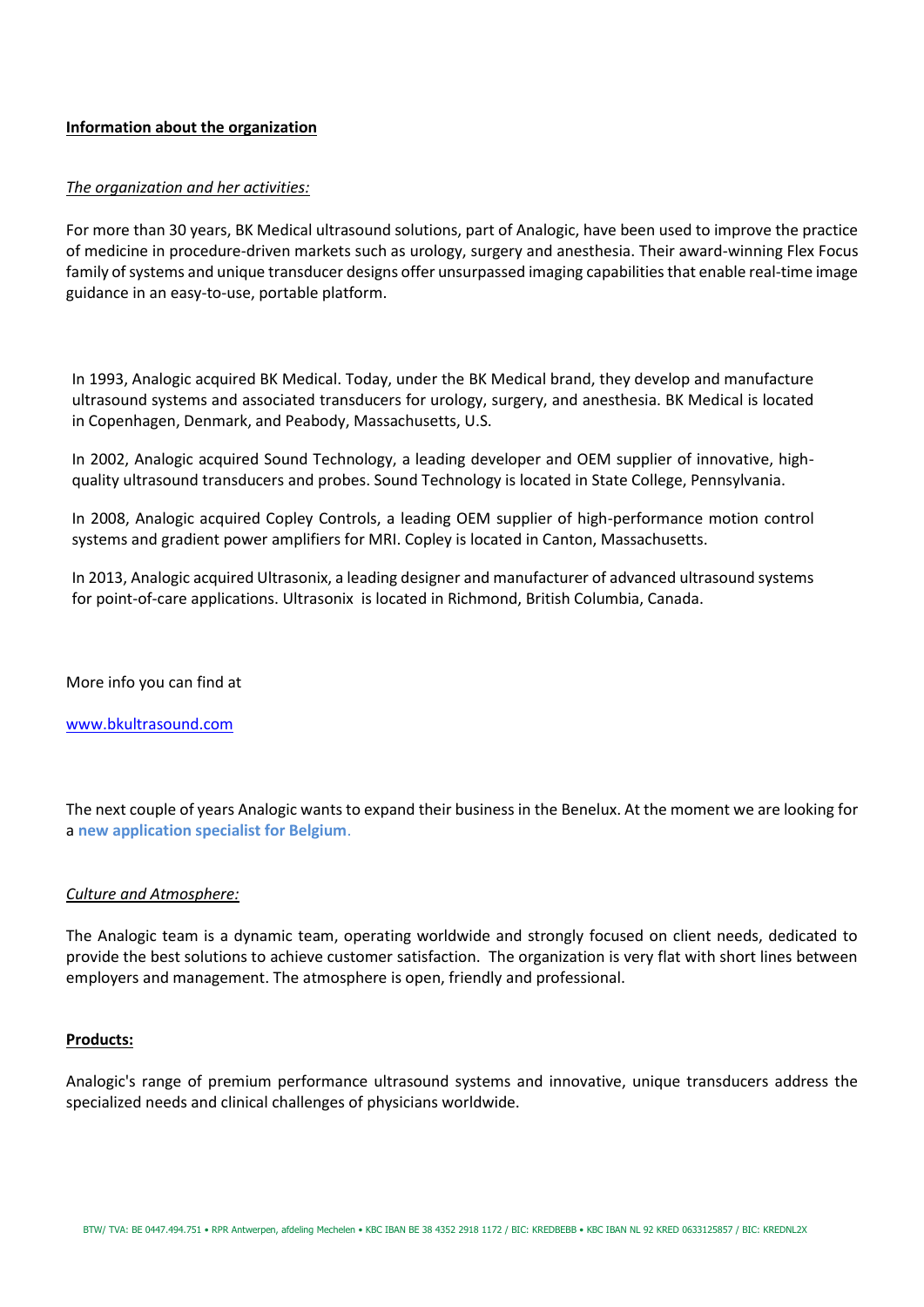# **Information about the position:**

| Position:   | <b>Application specialist</b>  |
|-------------|--------------------------------|
| Products:   | All BK Ultrasound              |
| Area:       | <b>Benelux</b>                 |
| Reports to: | Regional Sales Manager Benelux |

# Overall purpose of the position:

Sales/Application and Service Support towards the salesmen and customers. Ensure that the customers get a proper training on BK Ultrasound Equipment. Conducting workshops and application training. Helping in finding new customers and assist the salesmen on exhibitions and workshops. After Sales and Service support. Communication towards the market in all kind of application/ product matters.

# Key Responsibilities:

- BK Product range, Trainer and expert for the Product line. making all Sales/ Service persons ready for the products and their USP´s.
- Development and education of our Customers in all market areas to ensure that our customers are using our products in the best possible manner
- Doing installations in Hospitals and private offices
- Assisting the salesmen in difficult demonstration's and developing a good relationship towards all customers
- Observe and report market development and ensure corrective actions if necessary.
- Provide market information's and Trends. Taking part in execution of the strategy and action plans to drive sales in conjunction with the strategy plan
- Being the expert for our customers/ their requirements and the products
- High knowledge about all requirements for the Benelux Ultrasound Society
- Sales/Service support for customers and salesmen according to the guidelines/policies of the company.
- Taking part in developing strategic plans for the region
- Ensure Analogic receives the needed customer information and documented according to the internal guidelines
- Structure market feed-back and provides the information to the Sales Manager Benelux
- Develop relations with customers and key opinion leaders and VIP customers

# Key relationship:

Internal: the whole Analogic Benelux Team, Analogic/BK Medical headquarter, Product Managers, R&D External: Customers, Authorities and key opinion leaders

# Typical tasks to do:

- Sales/Service support for customers and salesmen according to the guidelines/policies of the company.
- Taking part in developing strategic plans for the region
- Ensure Analogic receives the needed customer information and documented according to the internal guidelines
- Structure market feed-back and provides the information to the Sales Manager Benelux
- Develop relations with customers and key opinion leaders and VIP customers